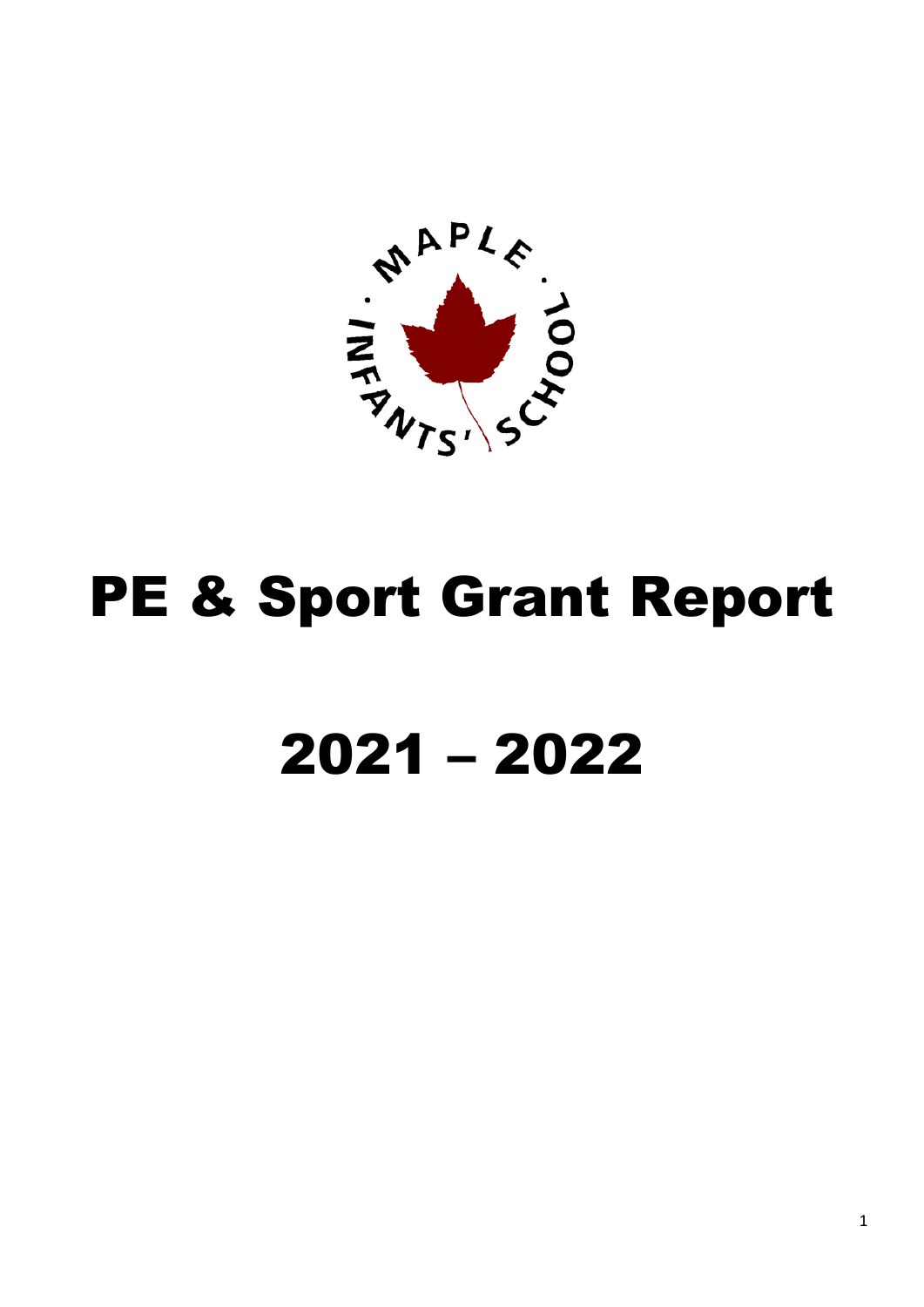## \*Together we learn and grow\*

## PE and Sport Grant 2021-22

The government has provided additional funding to each school annually since 2013 to support and improve the provision of physical education (PE) and sport. For this academic year (2021-22) the DfE have confirmed that they will match the funding provided for the previous four years in order to continue to support high quality provision of sporting opportunities for children in primary schools. The funding is ring-fenced and therefore can only be spent on ensuring that schools make additional and sustainable improvements to the quality of PE and sport they offer, although schools have the freedom to choose how they should do this. Ultimately this means that the premium should be used to:

- develop or add to the PE and sport activities that the school already offers
- make improvements now that are sustainable and will benefit pupils joining the school in future years

Maple Infants' School has received the following PE funding:

- £8750 for 2013/14
- £8895 for 2014/15
- £8810 for 2015/16
- £8810 for 2016/17
- $\bullet$  £17, 750 for 2017/18
- $\cdot$  £17, 770 for 2018/19
- $\cdot$  £17,750 for 2019/20
- $\cdot$  £17.762 for 2020/21
- £17,770 has been confirmed for 2021/22

*At Maple Infants' School we recognise the contribution of PE to the health and wellbeing of the children. In addition, it is considered that an innovative and varied PE curriculum and extra-curricular opportunities have a positive influence on the concentration, attitude and academic achievement of all children.*

We aim to improve the quality and breadth of PE and sport provision by:

- continuing to extend our PE provision and offering a range of PE opportunities for all pupils
- continuing to deliver inclusive high quality PE sessions
- increasing opportunities for pupils to take part in competitive sporting events
- increasing staff confidence and subject knowledge
- updating resources and introducing our children to a wider range of equipment and activities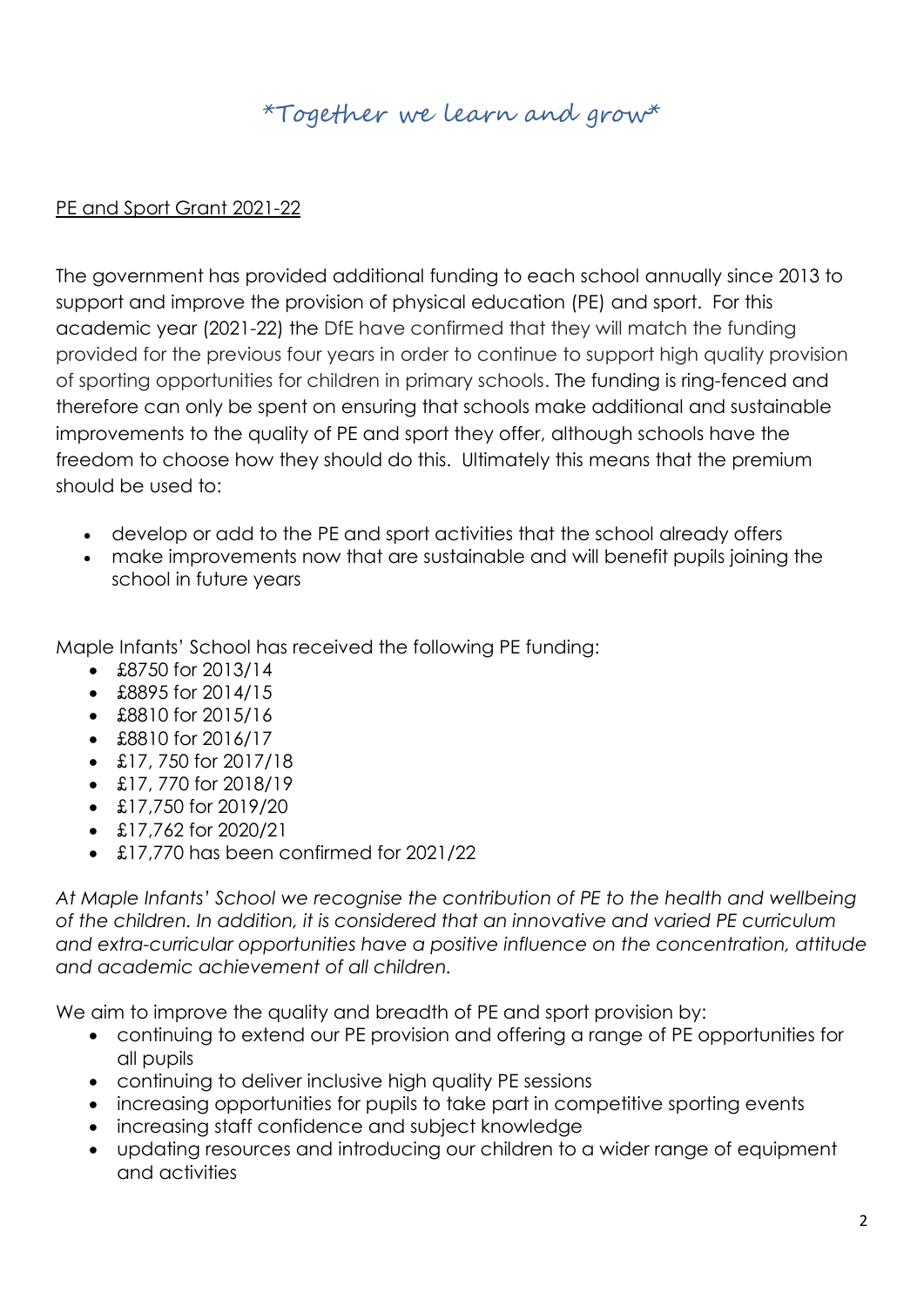Below is a table of planned spending for 2021-22.

'Impact' boxes will be completed at the end of this academic year and will review how each area of spending has benefited children and staff at Maple Infants'.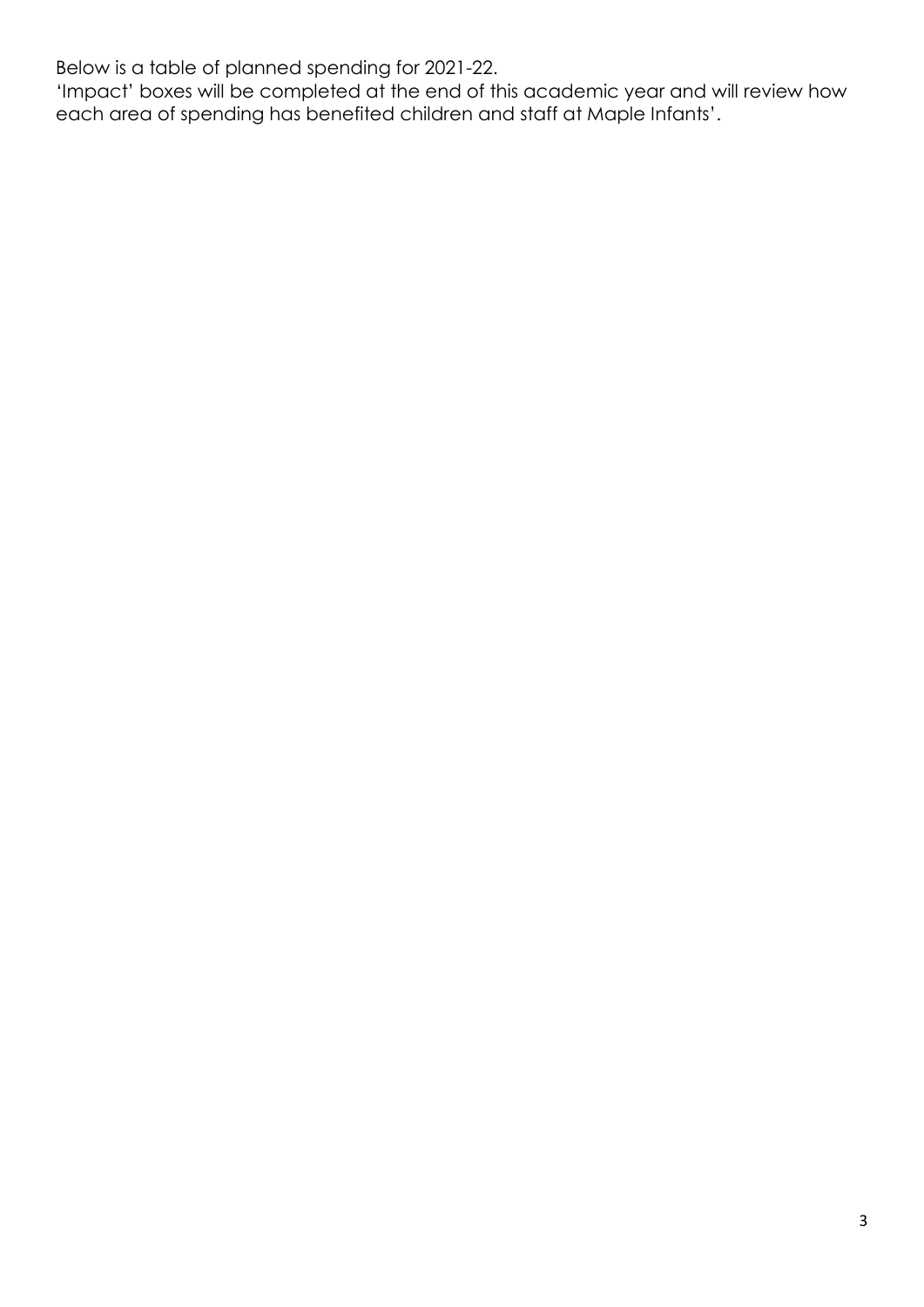| Activity                                                                               | Aim of provision and expected impact                                                                                                                                                                                                                                                                                                                                                                                                                                                                                                                                                                                                                                                                                                                                                                                                                                               | Impact |
|----------------------------------------------------------------------------------------|------------------------------------------------------------------------------------------------------------------------------------------------------------------------------------------------------------------------------------------------------------------------------------------------------------------------------------------------------------------------------------------------------------------------------------------------------------------------------------------------------------------------------------------------------------------------------------------------------------------------------------------------------------------------------------------------------------------------------------------------------------------------------------------------------------------------------------------------------------------------------------|--------|
| <b>Kingston Schools</b><br><b>Sports Partnership</b><br>Membership<br>(KSSP)<br>£290   | To secure and enrich the quality and breadth of PE and sport provision<br>and to increase participation in PE and Sports so that all pupils develop<br>healthy lifestyles and reach performance levels that they are capable of.<br>This will continue to provide the Subject Leader for PE with increased<br>opportunities for CPD and networking with other PE coordinators from<br>across the Kingston borough, including any feeder schools. This will be<br>particularly important following the experiences of lockdown linked to the<br>national pandemic. We would like to begin taking part in competitive<br>activities again and this will be supported by our local partnership,<br>especially as this is often limited for infant aged children.                                                                                                                      |        |
| <b>Pleiades sports</b><br>coach 1x day a<br>week for Years 1<br>and 2<br>£7,980.00     | To secure and enrich the quality and breadth of PE and sport provision<br>and make improvements now that will benefit pupils joining the school in<br>future years.<br>Every child within Key Stage 1 will continue to access weekly coaching<br>from Pleiades Leisure, which will enhance and develop their skills and<br>enrich the quality and breadth of the provision. Working alongside a<br>sports coach has helped staff to develop their confidence and subject<br>knowledge when teaching PE, so it is important that we continue to<br>embed this confidence and skills. In addition to this the coach will be<br>supporting staff to develop progression within PE teaching and we would<br>now like to put into place our new PE yearly plan, to deliver the curriculum<br>in a more effective way; which will support pupils in our school now and in<br>the future. |        |
| PE scheme of<br>work to continue<br>supporting class<br>teacher PE<br>lessons.<br>£280 | To secure and enrich the quality and breadth of PE and sport provision<br>and make improvements now that will benefit pupils joining the school in<br>future years and to increase participation in PE and Sports so that all pupils<br>develop healthy lifestyles and reach performance levels that they are<br>capable of.                                                                                                                                                                                                                                                                                                                                                                                                                                                                                                                                                       |        |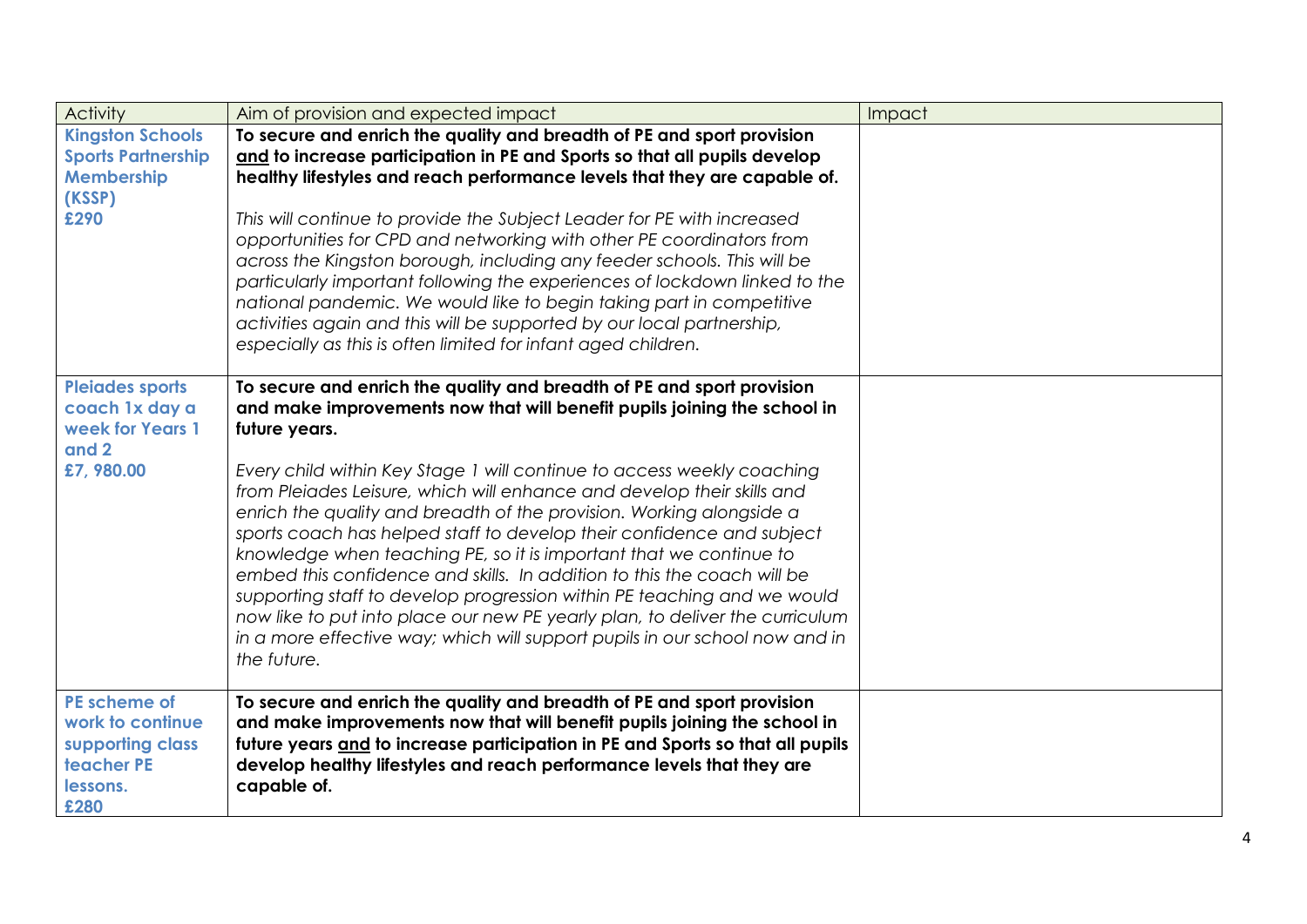|                                                                                                                                      | All KS1 and YR staff can continue to access a quality, inclusive and<br>engaging teaching scheme that promotes mental, emotional and<br>physical wellbeing. We aim for staff to be more confident in the PE lessons<br>they are developing and continue to develop their own subject<br>knowledge and pedagogy. We aim for our staff to feel inspired by an<br>array of fresh and new ideas to motivate the children to be happy and<br>healthy. This programme includes clear planning, child friendly online<br>resources and an emphasis on all children working to the best of their own<br>ability. |  |
|--------------------------------------------------------------------------------------------------------------------------------------|----------------------------------------------------------------------------------------------------------------------------------------------------------------------------------------------------------------------------------------------------------------------------------------------------------------------------------------------------------------------------------------------------------------------------------------------------------------------------------------------------------------------------------------------------------------------------------------------------------|--|
| <b>Supply staff to</b><br>cover the PE lead<br>£1000                                                                                 | To secure and enrich the quality and breadth of PE and sport provision<br>and to increase participation in PE and Sports so that all pupils develop<br>healthy lifestyles and reach performance levels that they are capable of.<br>We aim to give the children at Maple Infants' the best PE experiences that<br>we can therefore it is essential that we put in the time and effort to<br>thoroughly organise what learning they will be taking part in and ensure<br>the equipment they are using is of the best quality. It is important for our PE                                                  |  |
|                                                                                                                                      | Leader to stay up to date with the newest information and initiatives so<br>that this can be cascaded to all staff and will enable our staff team to<br>confidently teach and support all of our children to be happy, healthy,<br>people physically, mentally, socially and emotionally.                                                                                                                                                                                                                                                                                                                |  |
| <b>Variety of</b><br>resources to<br>update worn out<br>equipment and to<br>ensure quantity for<br>whole class<br>teaching<br>£ 2000 | To secure and enrich the quality and breadth of PE and sport provision.<br>We will be able to continue updating our equipment and providing high<br>quality PE session with good quality and safe resources for the children to<br>use. This equipment will allow for an increased variety of activities that<br>children can take part in and will be essential in our plans to promote<br>enjoyment and further the physical fitness of all of our children following<br>the national pandemic.                                                                                                        |  |
| <b>Maple staff PE</b><br>wear<br>£300                                                                                                | To secure and enrich the quality and breadth of PE and sport provision.<br>Staff will continue to be provided with quality sports clothing to be used<br>when teaching PE. This promotes to the children the importance of                                                                                                                                                                                                                                                                                                                                                                               |  |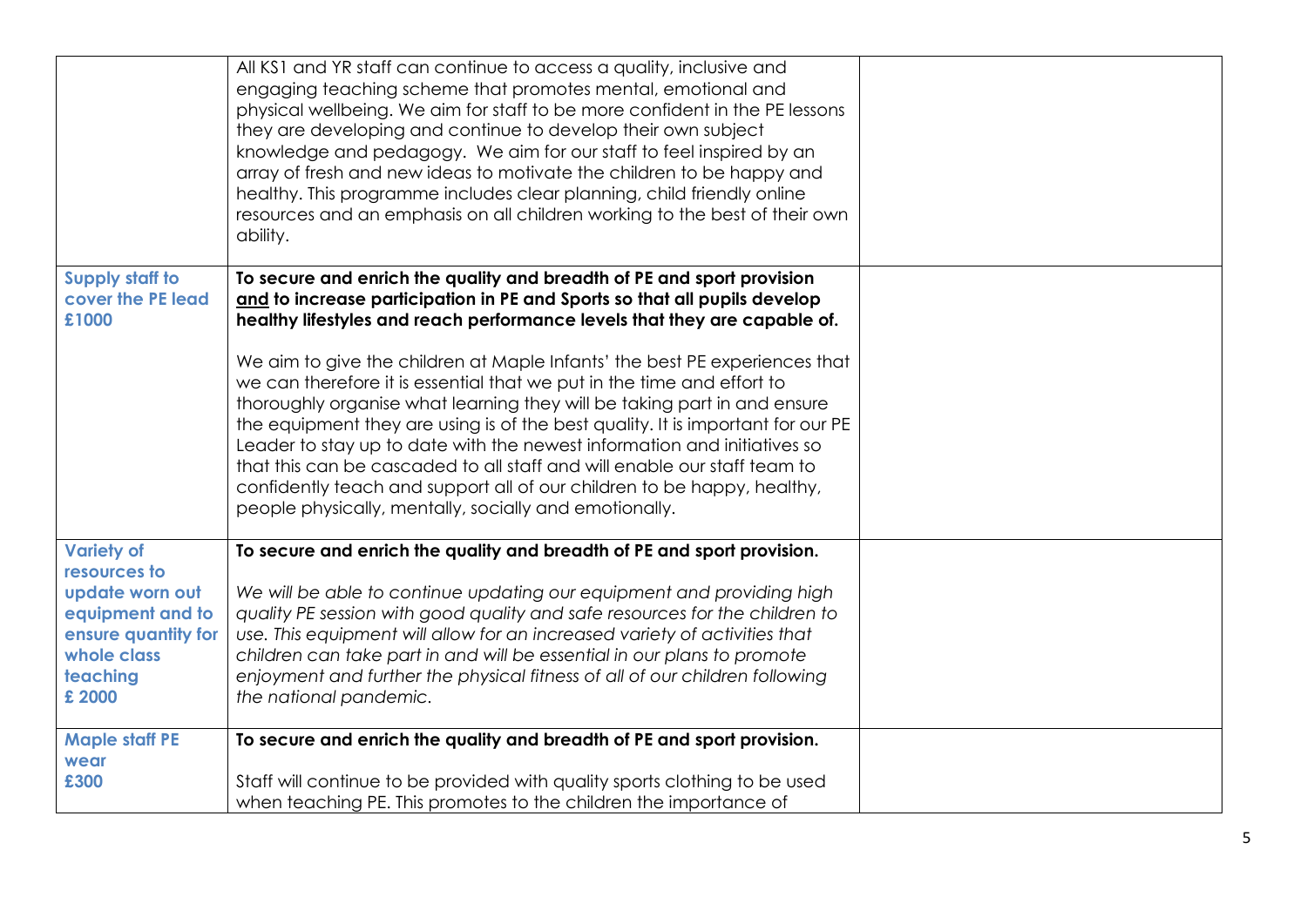|                                                                                                            | wearing the correct clothing when taking part in physical activity and<br>enhances the importance of this subject area. They will also be key for<br>staff to wear when taking children to represent Maple at sporting events<br>and to be easily identified at sports day.                                                                                                                                                                                                                                                                                                                                                                                                                                                                   |  |
|------------------------------------------------------------------------------------------------------------|-----------------------------------------------------------------------------------------------------------------------------------------------------------------------------------------------------------------------------------------------------------------------------------------------------------------------------------------------------------------------------------------------------------------------------------------------------------------------------------------------------------------------------------------------------------------------------------------------------------------------------------------------------------------------------------------------------------------------------------------------|--|
| <b>Teddy Tennis</b><br>coaching<br><b>Reception</b><br>£3000                                               | To secure and enrich the quality and breadth of PE and sport provision<br>and to increase participation in PE and Sports so that all pupils develop<br>healthy lifestyles and reach performance levels that they are capable of.<br>The children in Reception will experience high quality tennis sessions<br>throughout our Spring and Summer terms. Teddy Tennis exposes pupils to<br>another sporting activity that will inspire their interest and develop key skills<br>such as balance, co-ordination and core strength. As well as developing<br>sportsmanship, perseverance, turn taking and listening skills learning a new<br>skill will also support the children to develop their strategies to self-regulate<br>their behaviour. |  |
| <b>Refurbishment of</b><br>the front garden<br>area into a<br>physical trim trail                          | To secure and enrich the quality and breadth of PE and sport provision<br>and to increase participation in PE and Sports so that all pupils develop<br>healthy lifestyles and reach performance levels that they are capable of.                                                                                                                                                                                                                                                                                                                                                                                                                                                                                                              |  |
| and nature area.<br><b>Funded partly</b><br>from the PE<br>budget and partly<br>by the Friends.<br>£15,000 | We would love to create another area in our school for our children to<br>enjoy and take part in physical activity as well as developing the<br>aesthetics of our outside area. We aim to create a natural space in which<br>children can challenge their physical abilities such as climbing, landing,<br>balancing and jumping by accessing the trim trail. This space can be a<br>key feature of our school that can cater to the needs of all children and<br>provides an inclusive resource.                                                                                                                                                                                                                                             |  |
| Street tag -<br>getting children<br>active initiative.<br><b>Tbc</b>                                       | To increase participation in PE and Sports so that all pupils develop<br>healthy lifestyles and reach performance levels that they are capable of.<br>We aim to inspire the wider community to take part in more physical<br>activity therefore we are interested in signing Maple Infants' School up to                                                                                                                                                                                                                                                                                                                                                                                                                                      |  |
|                                                                                                            | join this event currently being played widely in the Borough of Kingston.                                                                                                                                                                                                                                                                                                                                                                                                                                                                                                                                                                                                                                                                     |  |